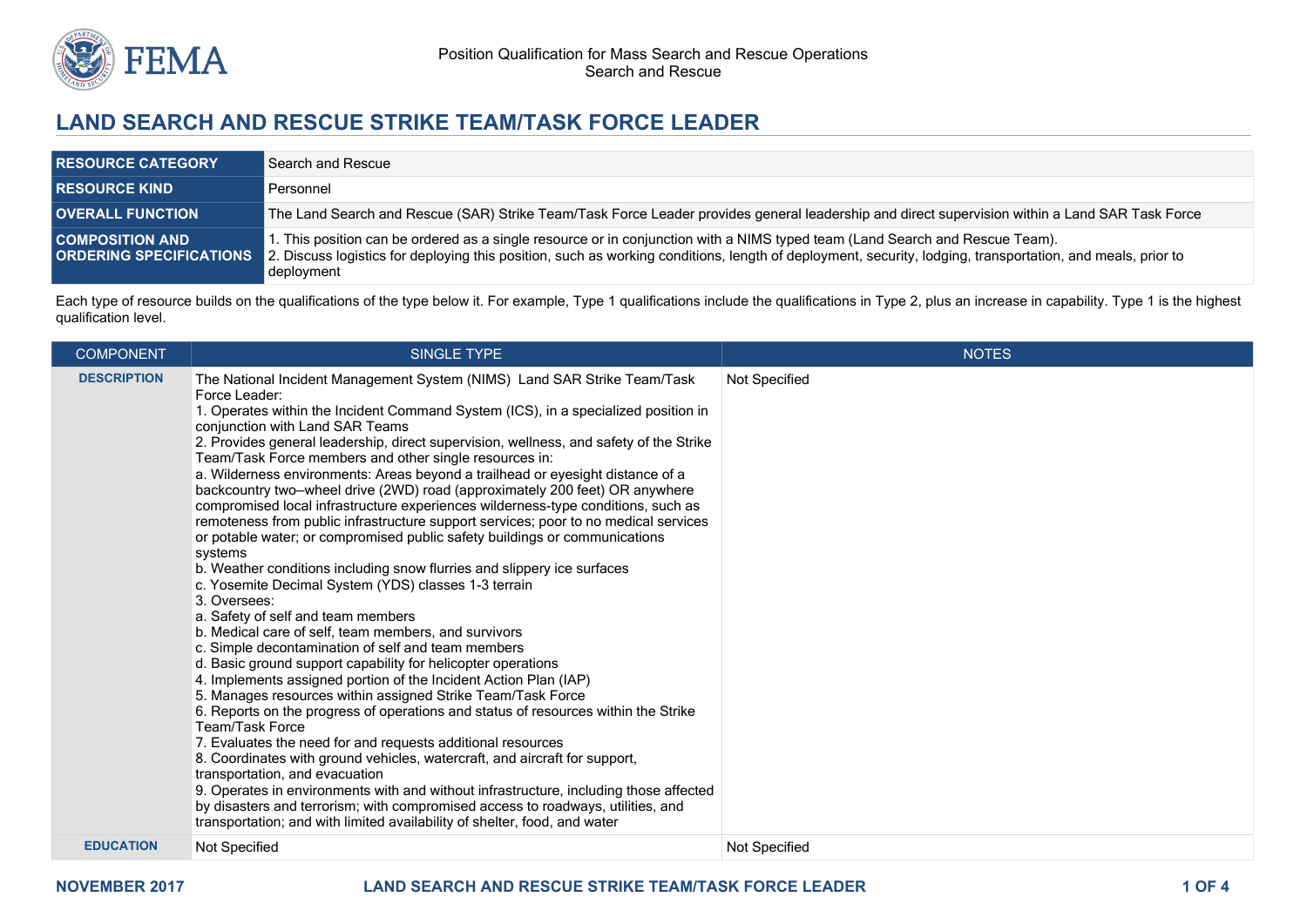

| <b>COMPONENT</b>                          | <b>SINGLE TYPE</b>                                                                                                                                                                                                                                                                                                                                                                                                                                                                                                                                                                                                                                                                                                                                                                                                                                                                                                                                                                                                                                                                                                                                                                                                                                                                                                                       | <b>NOTES</b>                                                                                                                                                                                                                                                                                 |
|-------------------------------------------|------------------------------------------------------------------------------------------------------------------------------------------------------------------------------------------------------------------------------------------------------------------------------------------------------------------------------------------------------------------------------------------------------------------------------------------------------------------------------------------------------------------------------------------------------------------------------------------------------------------------------------------------------------------------------------------------------------------------------------------------------------------------------------------------------------------------------------------------------------------------------------------------------------------------------------------------------------------------------------------------------------------------------------------------------------------------------------------------------------------------------------------------------------------------------------------------------------------------------------------------------------------------------------------------------------------------------------------|----------------------------------------------------------------------------------------------------------------------------------------------------------------------------------------------------------------------------------------------------------------------------------------------|
| <b>TRAINING</b>                           | Completion of the following:<br>1. All training identified for the NIMS Strike Team/Task Force Leader<br>2. All training identified for the NIMS Type 1 Land SAR Team Leader<br>3. Authority Having Jurisdiction (AHJ)-provided search management and planning<br>course<br>4. Training that meets or exceeds the requirements of ASTM International (ASTM)<br>3024                                                                                                                                                                                                                                                                                                                                                                                                                                                                                                                                                                                                                                                                                                                                                                                                                                                                                                                                                                      | Land search management and planning training should be consistent with the<br>National Association for Search and Rescue (NASAR): Managing the Lost Person<br>Incident (MLPI), NPS Search Management, U.S. Coast Guard: Inland SAR Planning<br>Course or AHJ-determined equivalent training. |
| <b>EXPERIENCE</b>                         | Knowledge, Skills, and Abilities:<br>1. Ability to provide oversight and supervision within a respective area to ensure the<br>team accomplishes established objectives for assigned area<br>2. Ability to oversee inspection and maintenance of personal protective equipment<br>(PPE), tools, devices, and equipment specific to this position<br>3. Knowledge of operations, tactics, strategy, and safety considerations specific to<br>the exercise, planned event, or incident<br>4. Knowledge of the Emergency Management Assistance Compact (EMAC)<br>deployment process<br>5. Knowledge of land SAR and associated hazards<br>6. Knowledge of the capabilities of canine search for land and wilderness<br>environments<br>7. Understanding of SAR procedures in the land environment during day and night<br>operations<br>Experience:<br>1. Completion of Position Task Book (PTB) for the NIMS Type 1 Land SAR Strike<br>Team/Task Force Leader, NIMS Type 1 Land SAR Team Leader, and NIMS Type 1<br>Land SAR Technician positions, or equivalent AHJ documentation for each position<br>2. Demonstrating multiple casualty and multiple asset scene management and<br>dynamic assessment of risk<br>3. Identifying hazards, including potential operating environments<br>4. AHJ-determined incident management experience | Not Specified                                                                                                                                                                                                                                                                                |
| <b>PHYSICAL/MEDICAL</b><br><b>FITNESS</b> | 1. Arduous<br>2. Meets minimum physical fitness standards, in accordance with the AHJ's Job<br>Related Physical Ability Test (JRPAT)<br>3. Maintains AHJ-determined medical fitness suitable for the environment and job<br>requirements<br>4. Maintains immunizations in accordance with the US Department of Health and<br>Human Services Centers for Disease Control's recommended adult immunization<br>schedule for the United States of America                                                                                                                                                                                                                                                                                                                                                                                                                                                                                                                                                                                                                                                                                                                                                                                                                                                                                    | The NIMS Guideline for the National Qualification System (NQS) defines Physical /<br>Medical Fitness levels for NIMS positions.                                                                                                                                                              |
| <b>CURRENCY</b>                           | 1. Functions in this position during an operational incident, planned event, exercise,<br>drill, or simulation once every three years or as the AHJ determines<br>2. Background checks as applicable law permits or requires<br>3. This position maintains currency for the NIMS Type 1 Land SAR Team Leader<br>and NIMS Type 1 Land SAR Technician positions                                                                                                                                                                                                                                                                                                                                                                                                                                                                                                                                                                                                                                                                                                                                                                                                                                                                                                                                                                            | Provider must carry out and use any background checks as applicable law specifies.<br>This may include a background check completed within past 12 months; sex-<br>offender registry check; and a local, state, and a local, state, and national criminal<br>history.                        |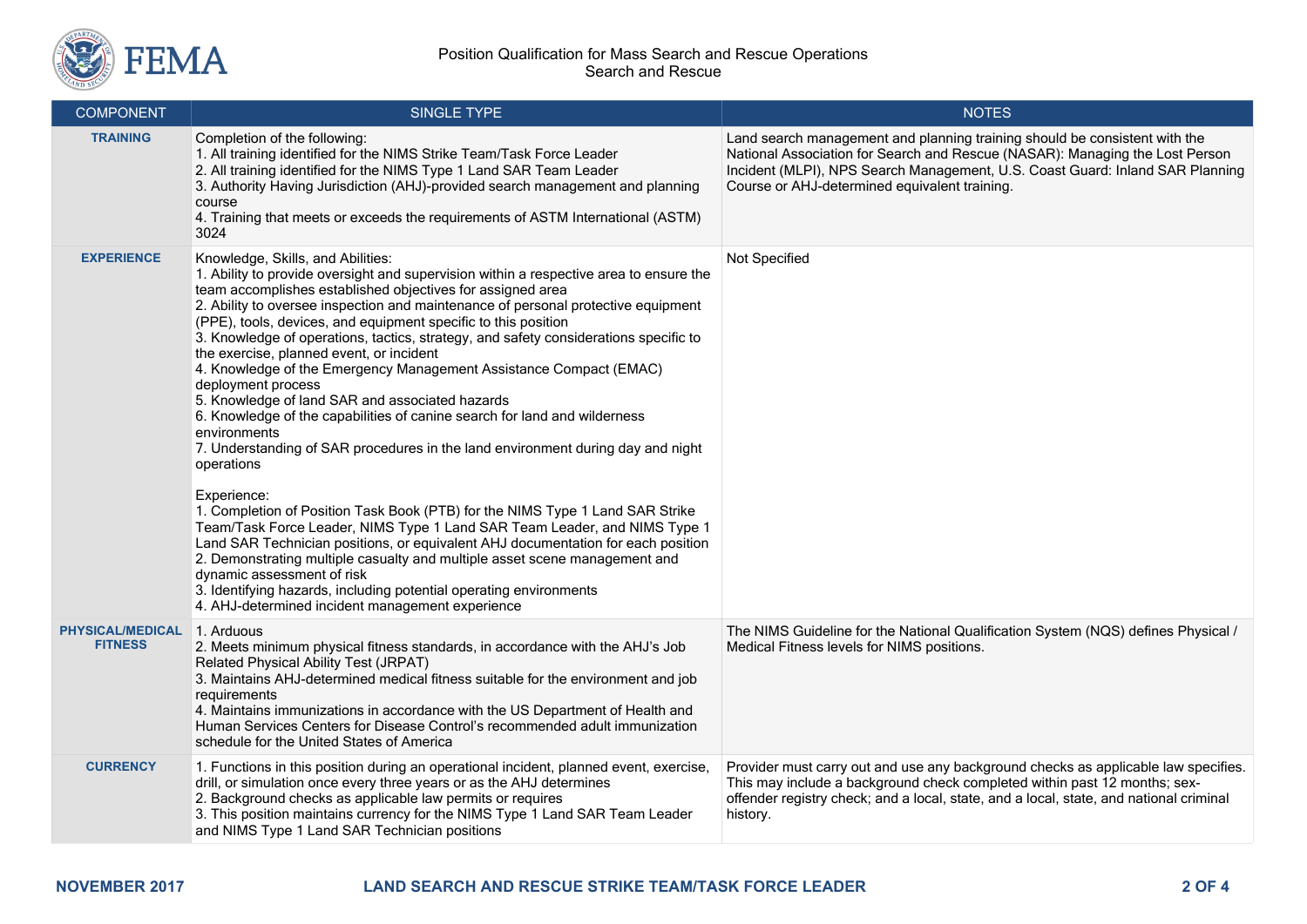

## Position Qualification for Mass Search and Rescue Operations Search and Rescue

| <b>COMPONENT</b>                                                                                          | <b>SINGLE TYPE</b> | <b>NOTES</b>  |
|-----------------------------------------------------------------------------------------------------------|--------------------|---------------|
| <b>PROFESSIONAL AND Not Specified</b><br><b>TECHNICAL</b><br><b>LICENSES AND</b><br><b>CERTIFICATIONS</b> |                    | Not Specified |